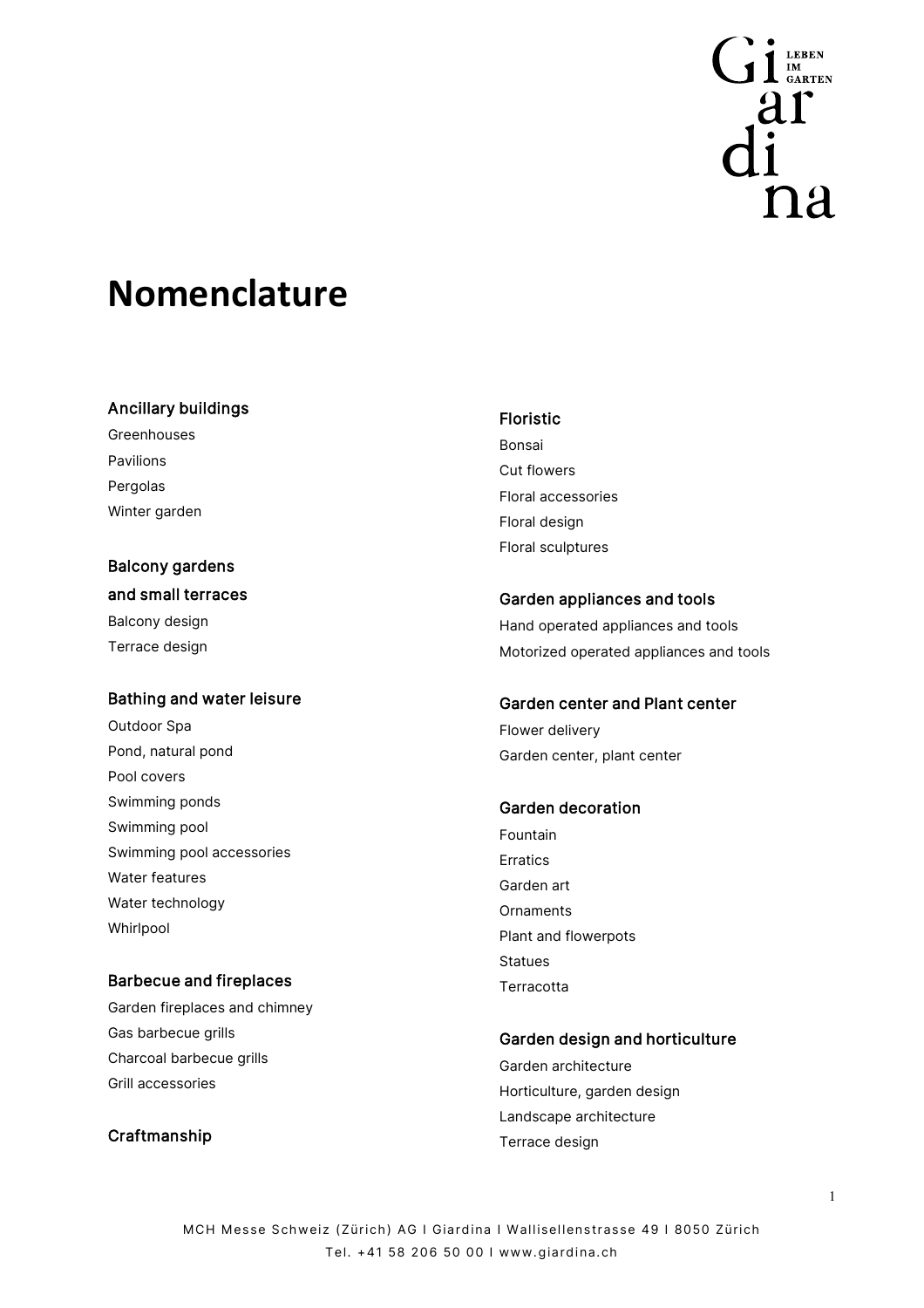

# Garden furniture

Garden furniture and accessories

#### Garden literature and Information

Classes, Workshops Specialized literature, publisher, magazine

#### Garden technology

Alternative power Compost plants Garden watering systems Garden lighting Outdoor heating Pond systems and accessories Water collection systems Water games

#### Garden various

Association Insurance, consultancy Institutes, university

#### Horticultural elements Metal

Canopy, roofs Entrance doors, gate Fences Metal construction Privacy screen Sliding doors Vegetable patch Wall panelling

#### Wind shelter system

#### Horticultural elements stone

Cobblestones Floor covering Natural stones Wall panelling

#### Horticultural elements wood

Canopy, roofs Children's playground Entrance doors, gate Fences Floor covering Privacy screen **Terrace** Timber construction Vegetable patch Wall panelling Wind shelter system

# Living (inside-out)

Decoration Dried flowers Garden clothing Indoor garden Lighting Sauna (Outdoor) Textiles and table culture